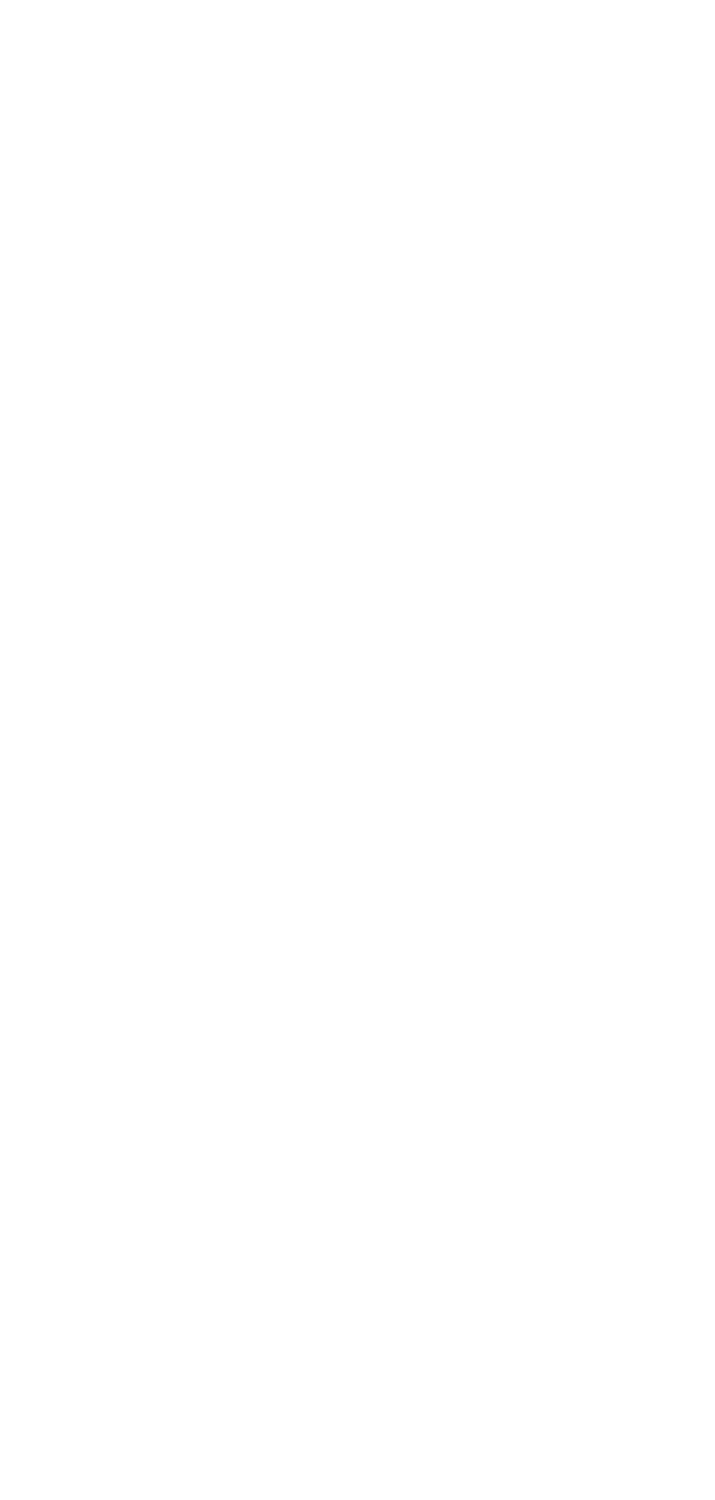# **Social Security Benefit Rates 2022/2023**

#### **About this leaflet**

For most of the benefits listed in this leaflet, the rates come into effect from the week commencing 11<sup>th</sup> April 2022.

All rates shown in this leaflet are weekly unless stated otherwise. You may get more or less than the amount shown depending on your circumstances or your NI contribution record.

In this leaflet:

**Pages 2 to 11** set out in alphabetical order the rates of Social Security benefits.

**Page 11** sets out the amounts of Dependants Additions.

**Pages 11 and 12** set out the Earnings Rules for benefits which are affected by earnings and the maximum amounts of earnings.

For more information on the benefits referred to in this leaflet please visit **www.gov.im/socialsecurity** or ask at any Social Security office.

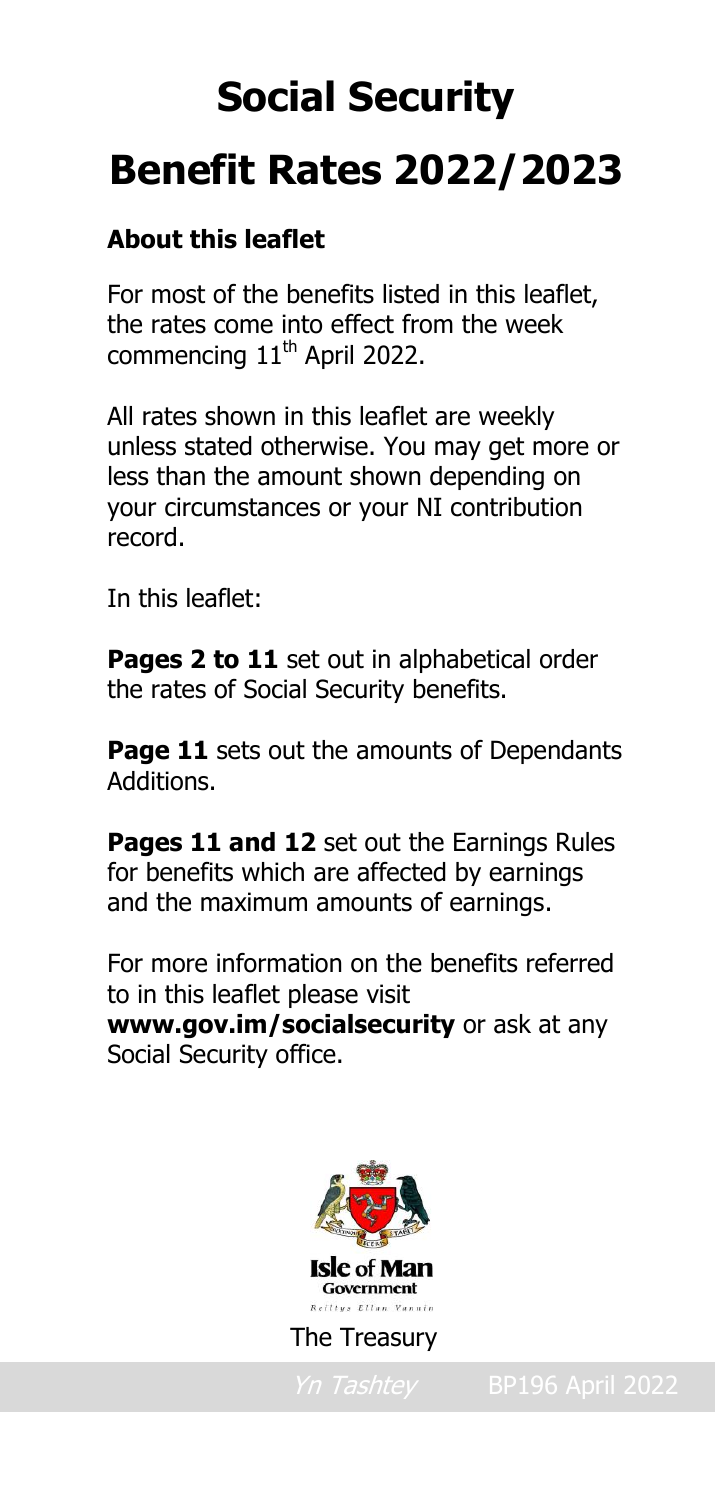| <b>Adoption Allowance</b>                                                   |         |
|-----------------------------------------------------------------------------|---------|
| Maximum rate                                                                | £179.85 |
| <b>Attendance Allowance</b>                                                 |         |
| Higher rate                                                                 | £87.40  |
| Lower rate                                                                  | £58.60  |
| <b>Bereavement Benefits</b>                                                 |         |
| Bereavement Support Payment (lump<br>sum)                                   | £3,000  |
| Bereavement Support Payment<br>(weekly amount)                              | £126.35 |
| Widowed Parent's Allowance (max.<br>basic rate $-$ transitional cases only) | £126.35 |
| <b>Carer's Allowance</b>                                                    |         |
| Standard rate                                                               | £140.35 |
| <b>Child Benefit</b>                                                        |         |
| Maximum amounts subject to income test :-                                   |         |
| First or only child or young person                                         | £24.20  |
| Second or subsequent child or young<br>person                               | £15.95  |
| <b>Christmas Bonus (lump sum payment)</b>                                   |         |
| Paid with some benefits, only one<br>Bonus per person                       | £40.00  |
| <b>Disability Living Allowance</b>                                          |         |
| <b>Care component</b>                                                       |         |
| Highest rate                                                                | £87.40  |
| Middle rate                                                                 | £58.60  |
| Lowest rate                                                                 | £23.20  |
| <b>Mobility component</b>                                                   |         |
| Higher rate                                                                 | £64.50  |
| Lower rate                                                                  | £23.20  |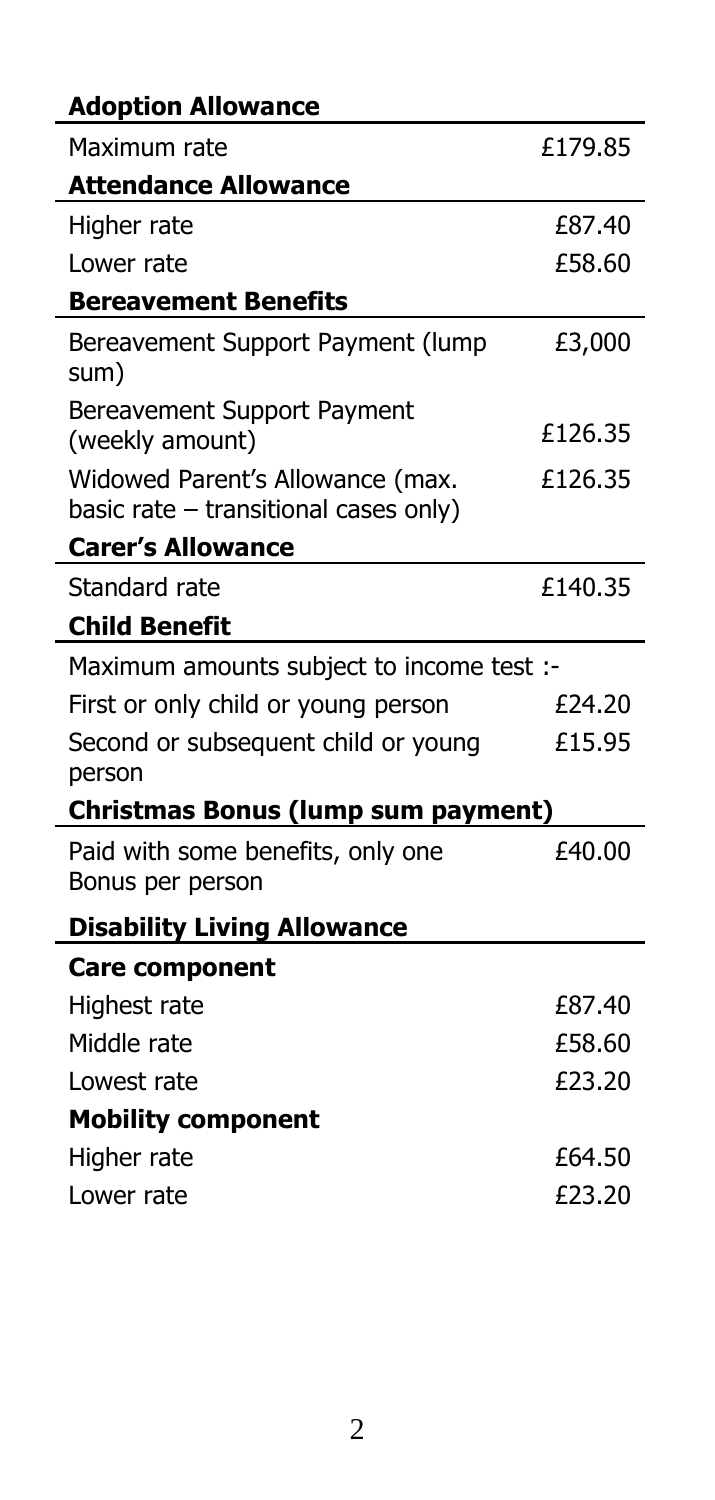| <b>Employed Person's Allowance</b>                               |           |
|------------------------------------------------------------------|-----------|
| Single claimant who is a disabled<br>worker                      | £268.05   |
| Lone parent or member of a couple<br>who isn't a disabled worker | £276.05   |
| Lone parent or member of a couple<br>who is a disabled worker    | £362.45   |
| For each child or qualifying young<br>person                     | £68.70    |
| 24 hours or more work per week<br>addition                       | £37.10    |
| Additional amount for disabled child or<br>disabled young person | £49.10    |
| <b>Housing costs maximum allowable:</b>                          |           |
| Couple or single disabled worker<br>without children             | £124.00   |
| Single claimant or couple with                                   |           |
| - one dependent child                                            | £176.50   |
| - two dependent children                                         | £190.50   |
| - three or more dependent children                               | £210.00   |
| Maintenance and insurance (flat rate)                            | £14.80    |
| <b>Childminding costs maximum allowable:</b>                     |           |
| Less than 24 hours work per week                                 |           |
| - per child under age 2                                          | £149.00   |
| - per child aged 2 or over                                       | £126.00   |
| 24 hours or more work per week                                   |           |
| - per child under age 2                                          | £213.00   |
| - per child aged 2 or over                                       | £181.00   |
| <b>Funeral Payment</b>                                           |           |
| Maximum amounts allowable:                                       |           |
| - towards funeral director's fee                                 | £1,400.00 |
| - towards minister's fee                                         | £145.00   |
| - towards organist's fee                                         | £55.00    |
| - for obituary notice                                            | £100.00   |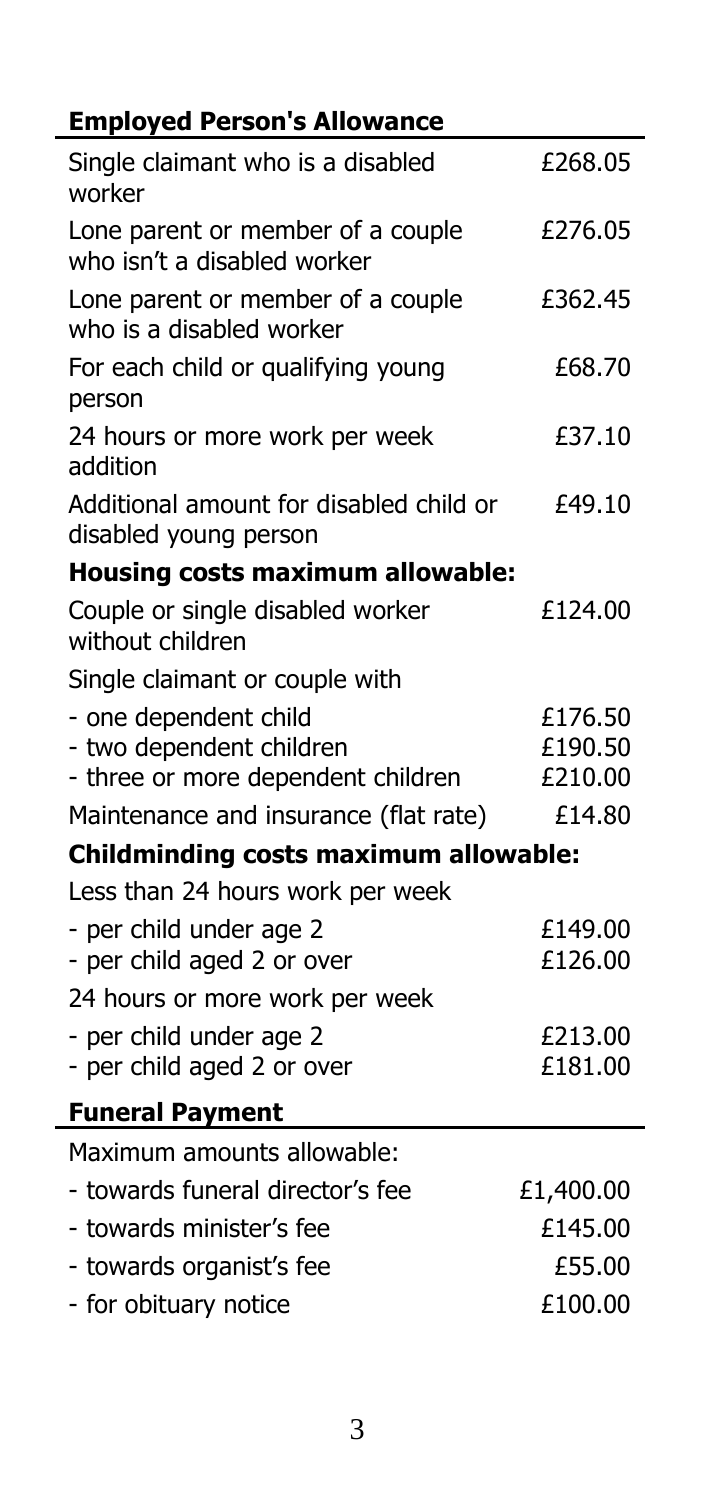| <b>Guardian's Allowance</b>                                             |         |
|-------------------------------------------------------------------------|---------|
| For each child                                                          | £18.55  |
| <b>Incapacity Benefit</b>                                               |         |
| Long-term rate                                                          | £118.25 |
| Short-term rate                                                         | £89.25  |
| <b>Income Support</b>                                                   |         |
| <b>Personal Allowances</b>                                              |         |
| Single claimant aged 25 or over                                         | £112.35 |
| Single claimant aged between 18 and<br>24                               | £89.90  |
| Single claimant aged 16 or $17 -$                                       |         |
| - who has to pay housing costs                                          | £89.90  |
| - who doesn't have to pay housing<br>costs                              | £67.45  |
| Lone parent aged 18 or over                                             | £112.35 |
| Lone parent aged 16 or 17                                               | £89.90  |
| Couple, both partners aged 18 or<br>over                                | £171.40 |
| Couple, one partner aged 18 or over,<br>the other partner aged 16 or 17 | £137.10 |
| Couple, both partners aged 16 or 17                                     |         |
| - who have to pay housing costs                                         | £137.10 |
| - who don't have to pay housing<br>costs                                | £102.80 |
| For each child or qualifying young<br>person                            | £44.90  |
| <b>Housing costs maximum allowable:</b>                                 |         |
| Single claimant or couple without<br>children                           | £124.00 |
| Single claimant or couple with                                          |         |
| - one dependent child                                                   | £176.50 |
| - two dependent children                                                | £190.50 |
| - three or more dependent children                                      | £210.00 |
| Maintenance and Insurance (flat rate)                                   | £14.80  |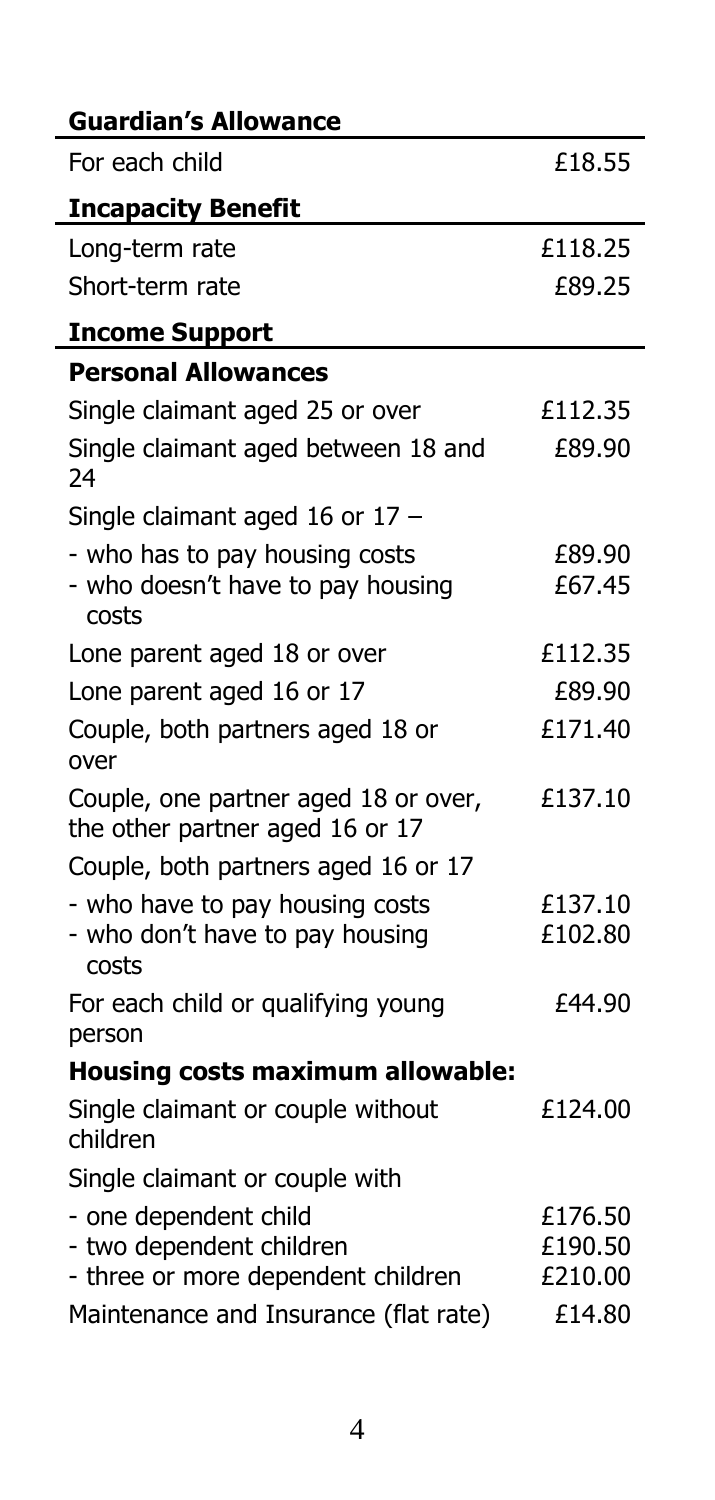#### **Premiums**

These are extra amounts of Income Support for people who satisfy certain conditions. If you meet several conditions you may qualify for more than one premium, but in some cases only one premium will be payable.

| <b>Pensioner Premium</b>      |         |
|-------------------------------|---------|
| Single                        | £86.05  |
| Couple                        | £136.15 |
| <b>Mobility Premium</b>       |         |
| Single                        | £29.65  |
| Couple                        | £44.50  |
| Lower                         | £6.45   |
| <b>Carer Premium</b>          |         |
| Single                        | £87.50  |
| Couple                        | £131.25 |
| <b>Incapacity Premium</b>     |         |
| Single                        | £27.70  |
| Couple                        | £41.55  |
| <b>Disability Premium</b>     |         |
| Single                        | £65.25  |
| Couple                        | £97.90  |
| <b>Attendance premium</b>     |         |
| Highest rate                  | £87.40  |
| Middle rate                   | £58.60  |
| Lowest rate                   | £23.20  |
| <b>Disabled child premium</b> | £49.80  |
| <b>Shared Care Premium</b>    | £26.90  |

**Special rates are payable to persons living in board and lodgings, hostels, residential care homes/nursing homes.**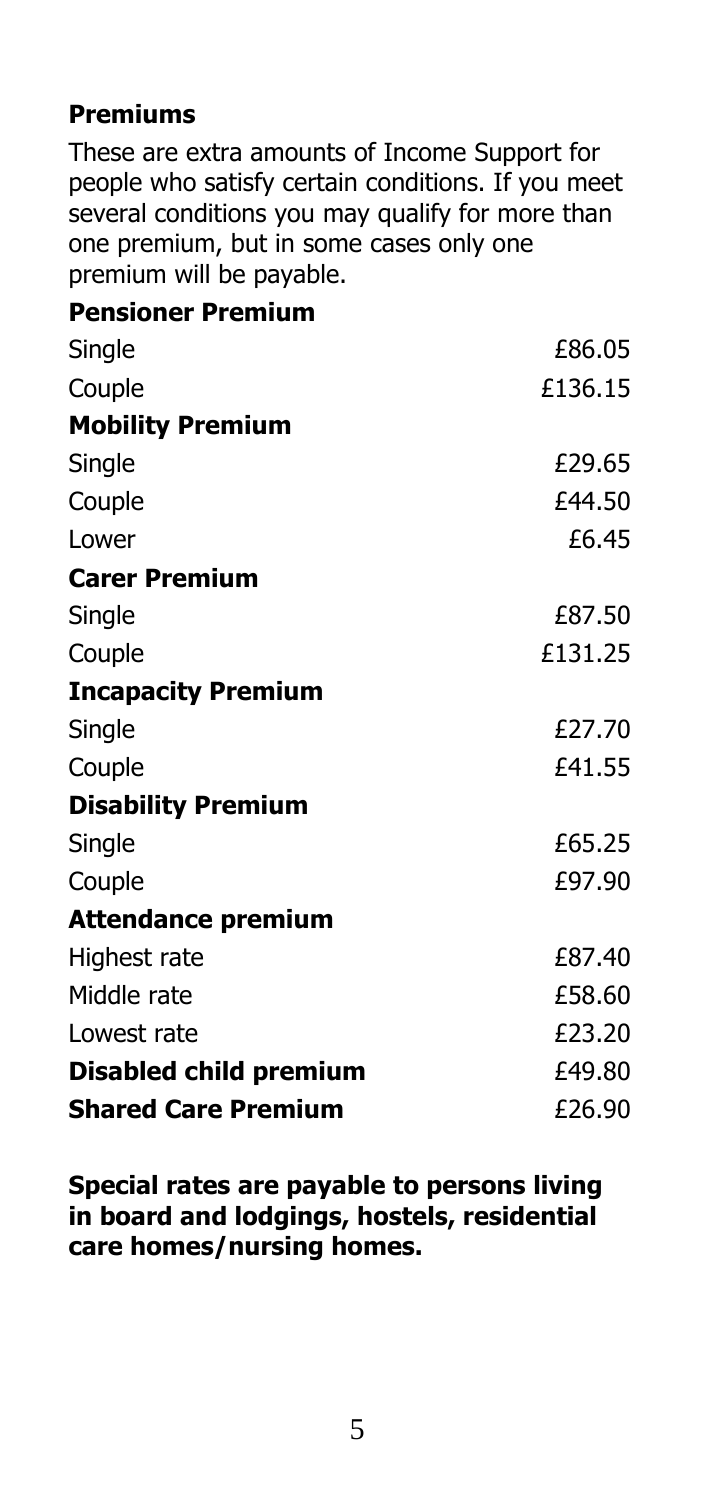| aastriar Injuries Disablement Denent              |         |
|---------------------------------------------------|---------|
| Disablement                                       | Amount  |
| 100%                                              | £188.60 |
| 90%                                               | £169.74 |
| 80%                                               | £150.88 |
| 70%                                               | £132.02 |
| 60%                                               | £113.16 |
| 50%                                               | £94.30  |
| 40%                                               | £75.44  |
| 30%                                               | £56.58  |
| 20%                                               | £37.72  |
| <b>Constant attendance allowance</b>              |         |
| Part-time rate                                    | £37.75  |
| Normal maximum rate                               | £75.50  |
| Intermediate rate                                 | £113.25 |
| <b>Exceptional rate</b>                           | £151.00 |
| <b>Exceptionally severe disablement allowance</b> |         |
| Rate                                              | £75.50  |
| <b>Unemployability supplement</b>                 |         |
| <b>Basic rate</b>                                 | £116.60 |
| Additions for early onset of incapacity           |         |
| Highest rate                                      | £24.15  |
| Middle rate                                       | £15.50  |
| Lowest rate                                       | £7.75   |
| <b>Reduced earnings allowance</b>                 |         |
| Maximum rate                                      | £75.44  |
| <b>Retirement allowance</b>                       |         |
| Maximum rate                                      | £18.86  |
| <b>Jobseeker's Allowance</b>                      |         |
| <b>Contribution-based</b>                         |         |
| Aged under 25                                     | £61.05  |
| Aged 25 or over                                   | £77.00  |

#### **Industrial Injuries Disablement Benefit**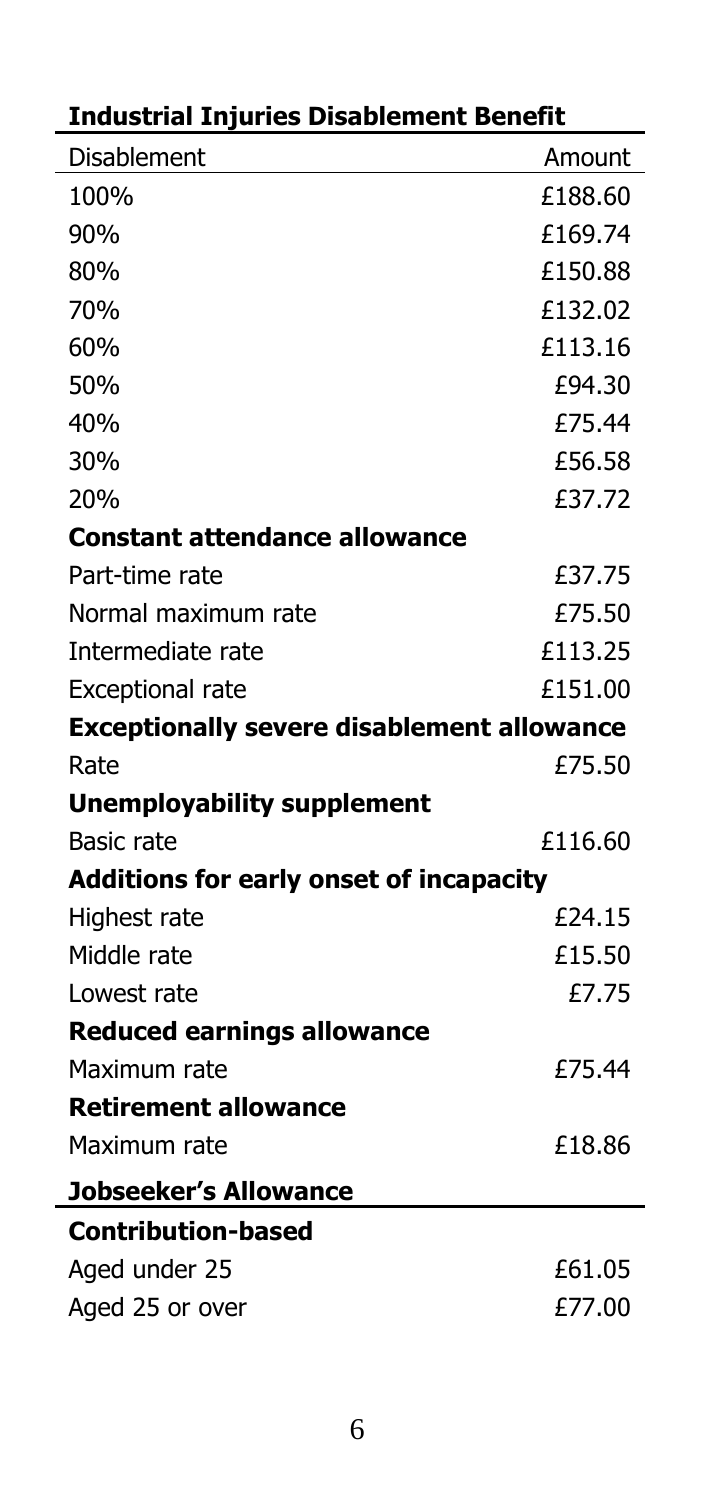### **Income-based personal allowances\***

| Single claimant aged 25 or over                                    |         |
|--------------------------------------------------------------------|---------|
| - who has to pay housing costs                                     | £112.35 |
| - who doesn't have to pay housing<br>costs                         | £82.05  |
| Single claimant aged between 18 and 24                             |         |
| - who has to pay housing costs                                     | £89.90  |
| - who doesn't have to pay housing<br>costs                         | £65.00  |
| Single claimant aged 16 or 17                                      |         |
| - who has to pay housing costs                                     | £89.90  |
| - who doesn't have to pay housing<br>costs                         | £65.00  |
| Lone parent aged 18 or over                                        |         |
| - who has to pay housing costs                                     | £112.35 |
| - who doesn't have to pay housing<br>costs                         | £82.05  |
| Lone parent aged 16 or 17                                          |         |
| - who has to pay housing costs                                     | £89.90  |
| - who doesn't have to pay housing<br>costs                         | £65.00  |
| Couple, both partners aged 18 or over                              |         |
| - who have to pay housing costs                                    | £171.40 |
| - who don't have to pay housing costs                              | £125.10 |
| Couple, one partner aged 18 or over,<br>the other partner 16 or 17 |         |
| - who have to pay housing costs                                    | £137.10 |
| - who don't have to pay housing costs                              | £100.05 |
| Couple, both partners aged 16 or 17                                |         |
| - who have to pay housing costs                                    | £137.10 |
| - who don't have to pay housing<br>costs                           | £100.05 |
| Plus for each child or qualifying                                  |         |
| young person                                                       | £44.90  |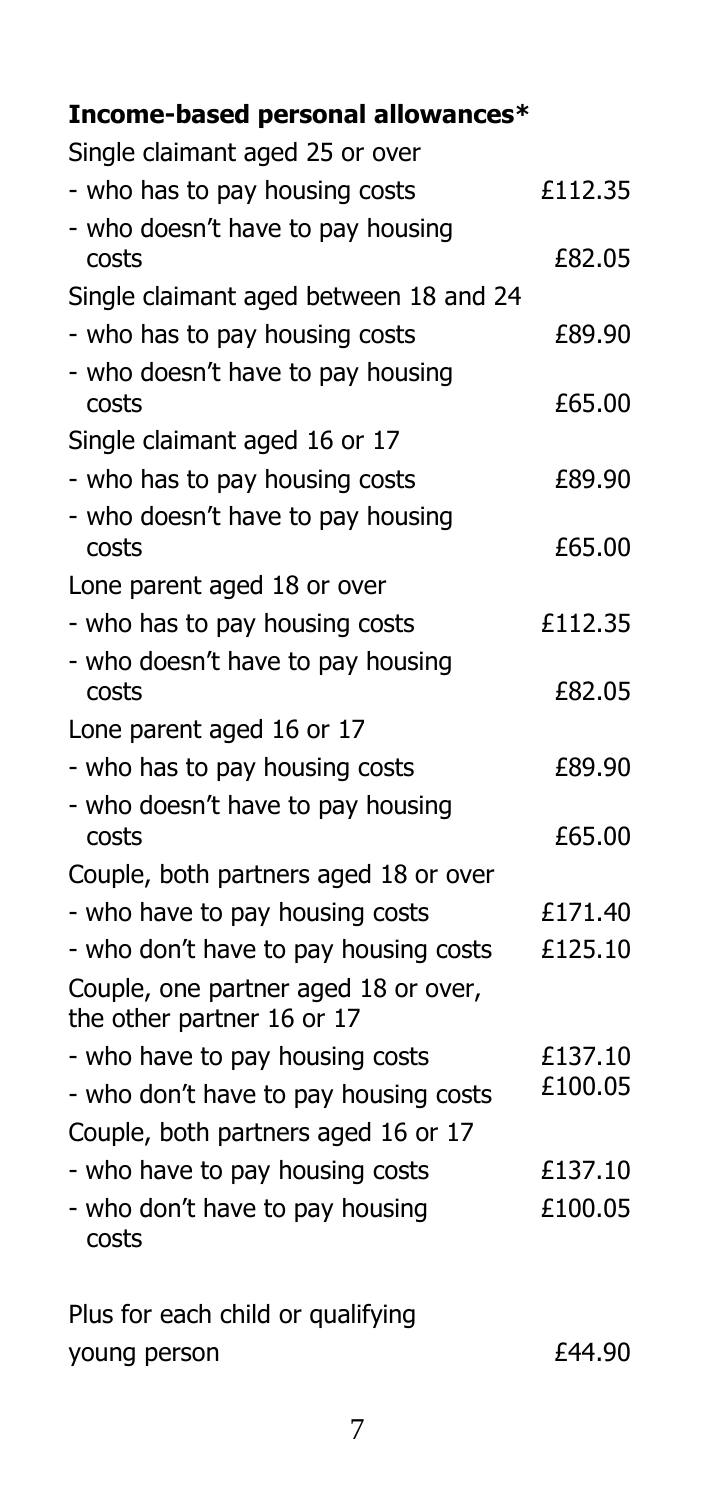### **Housing costs maximum allowable:**

| Single claimant or couple without<br>children                                                                             | £124.00 |
|---------------------------------------------------------------------------------------------------------------------------|---------|
| Single claimant or couple with                                                                                            |         |
| - one dependent child                                                                                                     | £176.50 |
| - two dependent children                                                                                                  | £190.50 |
| - three or more dependent children                                                                                        | £210.00 |
| Maintenance and Insurance (flat rate)                                                                                     | £14.80  |
| *Income-based Jobseeker's Allowance<br>personal allowance starts to be reduced 6<br>months after the date of award.       |         |
| As with Income Support, premiums are also<br>payable to people who satisfy certain<br>conditions.                         |         |
| See pages 5 for current rates.                                                                                            |         |
|                                                                                                                           |         |
| <b>Manx State Pension</b>                                                                                                 |         |
| Full rate                                                                                                                 | £202.23 |
| <b>Manx Pension Supplement</b>                                                                                            |         |
| Paid with Manx State Pension - rate depends on<br>when you reach state pension age and your<br>National Insurance record. |         |
| <b>Maternity Allowance</b>                                                                                                |         |
| Employed earner's maximum rate                                                                                            | £179.85 |
| Standard rate for self-employed                                                                                           | £156.66 |
| Earnings threshold                                                                                                        | £30.00  |
| <b>Maternity Payment (lump sum payment)</b>                                                                               |         |
| Higher rate for each child                                                                                                | £600.00 |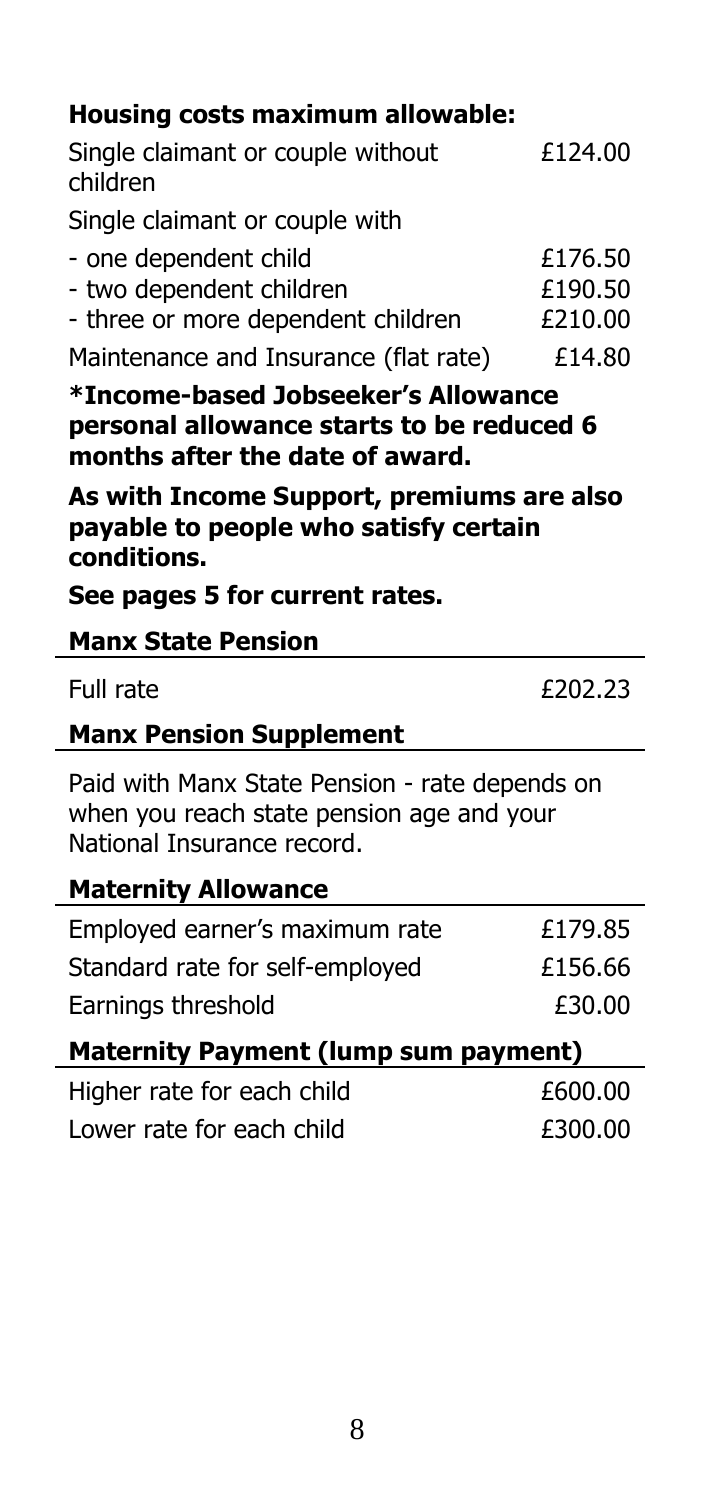#### **NHS Benefits**

If you get Income Support, Employed Person's Allowance, Income-based Jobseeker's Allowance, a War Disablement Pension or are registered blind you are automatically entitled to maximum assistance towards **Dental Treatment**.

If you get Income Support, a War Disablement Pension or are registered blind you are automatically entitled to a voucher towards the cost of **glasses**.

If you don't get any of the benefits mentioned above but you're on a low income and need help with paying for dental treatment or glasses contact Manx Care on **642694** for more information.

| £190.75 |
|---------|
|         |
| £179.85 |
|         |
| £53.75  |
| £52.85  |
| £40.68  |
|         |
|         |
| £141.85 |
| £85.00  |
| £2.00   |
| £85.00  |
|         |

**Nursing Care Contribution**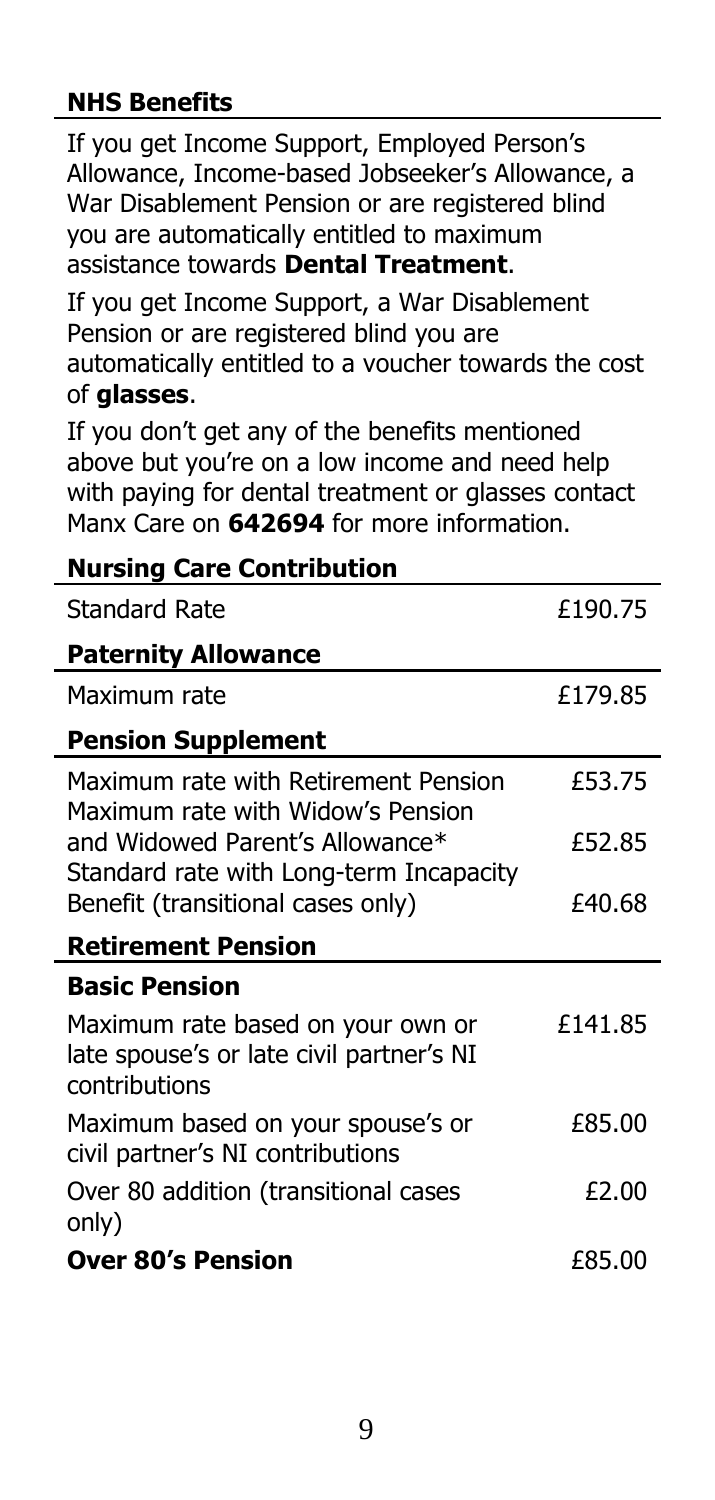#### **Additional Pension**

Amount is calculated based on the level of your earnings since 1978 and whether you were contracted out of the State Earnings Related Pension Scheme (SERPS) or the State Second Pension Scheme (S2P) at any time.

#### **Graduated Pension**

| Based on your graduated NI contributions paid |
|-----------------------------------------------|
| £0.1492                                       |
|                                               |
| £18.15                                        |
|                                               |
| £83.75                                        |
|                                               |
| £12.55                                        |
| £6.95                                         |
| £6.95                                         |
|                                               |
| £126.35                                       |
| £126.35                                       |
|                                               |

#### **Age-related Widow's Pension**

The payment depends on your age at the time of your husband's death or when Widowed Mother's Allowance ceased.

| Age 54        | £117.51 |
|---------------|---------|
| Age 53        | £108.66 |
| Age 52        | £99.82  |
| Age 51        | £90.97  |
| Age 50        | £82.13  |
| Age 49        | £73.28  |
| Age 48        | £64.44  |
| Age 47        | £55.59  |
| <b>Age 46</b> | £46.75  |
| <b>Age 45</b> | £37.91  |
|               |         |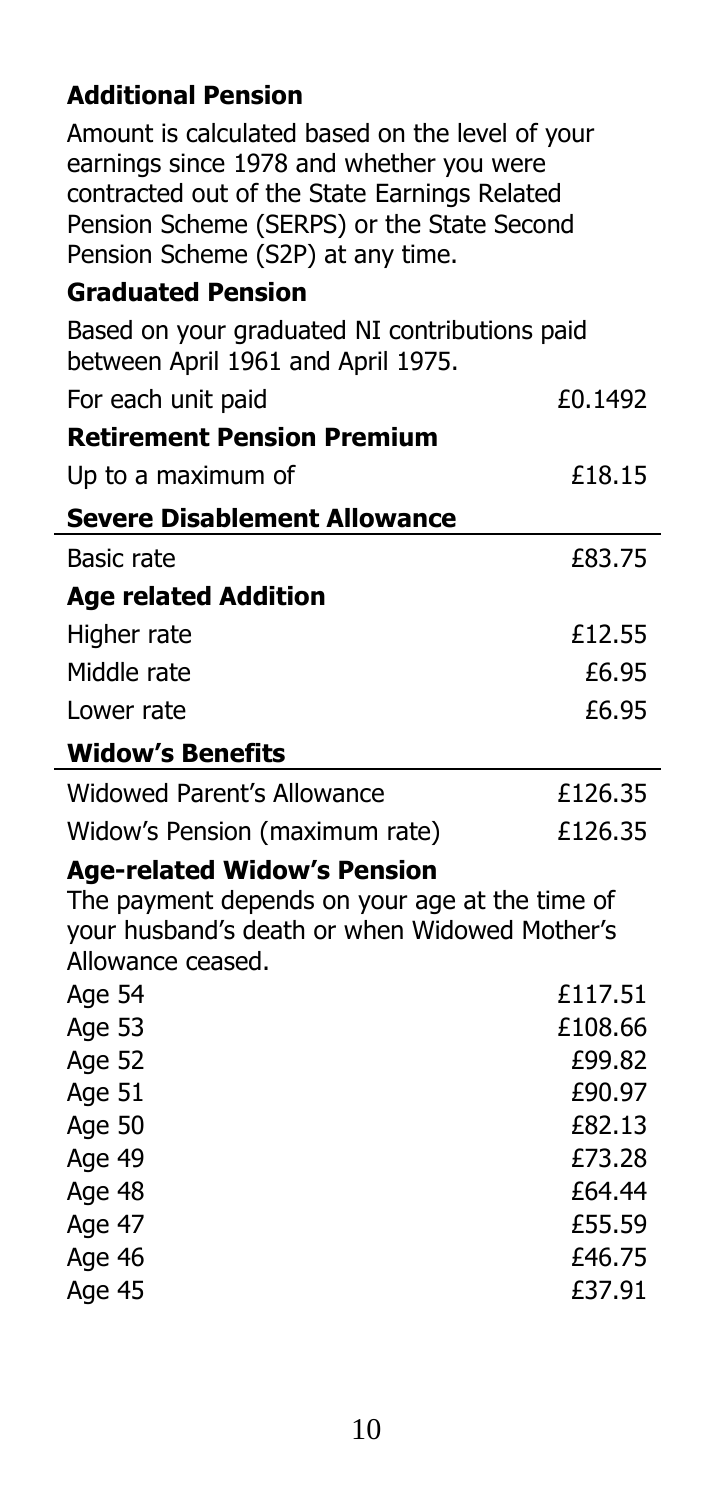#### **Winter Bonus (lump sum payment)**

Paid to certain recipients of Income Support (maximum amount)

£350.00

#### **Dependant's Additions**

These payments are made in addition to the basic rate of National Insurance benefits and some noncontributory benefits. For dependent children the additions have not been payable for new claims since  $7<sup>th</sup>$  April 2003. Existing claims at that date continue in payment.

#### **Dependent Adults**

For a spouse or a person looking after your child, you may get:

| With Retirement Pension on your own<br>NI contributions (existing claims only) | £73.75           |
|--------------------------------------------------------------------------------|------------------|
| With Long-term Incapacity Benefit                                              | £68.70           |
| With Short-term Incapacity Benefit                                             |                  |
| - if you are over state pension age<br>- if you are under state pension age    | £66.10<br>£53.50 |
| With Severe Disablement Allowance                                              | £41.20           |

#### **Dependent children (transitional cases only)**

With Retirement Pension, Widowed Parent's Allowance, Industrial Death Benefit, Short-term Incapacity Benefit at the higher rate and Long-term Incapacity Benefit, Carer's Allowance, Severe Disablement Allowance, Unemployability Supplement and, if you are over state pension age, with Short-term Incapacity Benefit at the lower rate you may get:

for each child  $£11.35$ 

#### **Earnings rules**

#### **Your own earnings**.

With the following benefits you are allowed to earn up to the following weekly amounts without affecting your benefit.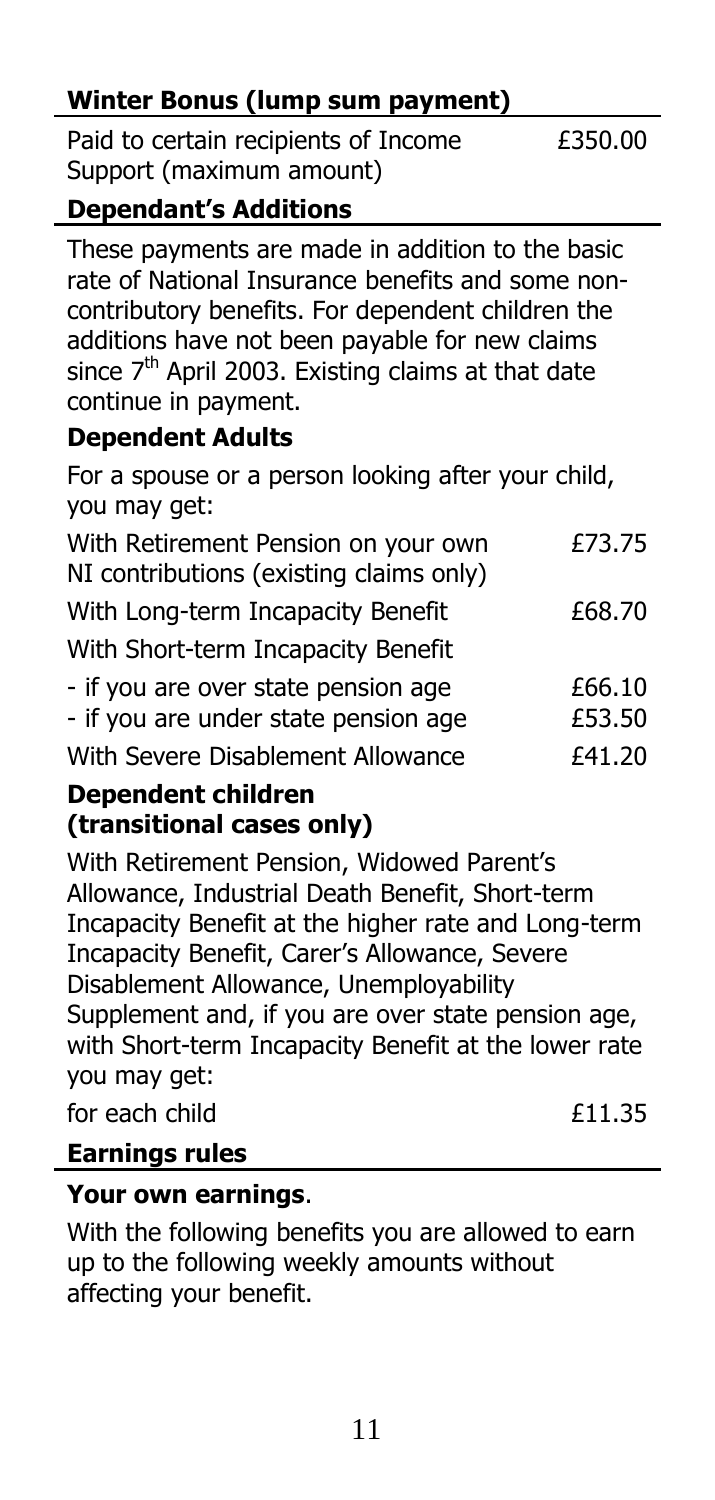## **Earnings rules (continued)**

#### **State Pension**

There is no limit to the amount you can earn while receiving your Retirement Pension or Manx State Pension.

| <b>Carer's Allowance</b>                         | £152.00 |
|--------------------------------------------------|---------|
| <b>Incapacity Benefit and Severe Disablement</b> |         |
| Allowance –                                      |         |

Permitted work

| - Higher rate<br>- Lower rate | £152.00<br>£30.00 |
|-------------------------------|-------------------|
| Jobseeker's Allowance         | £10.00            |
| <b>Income Support</b>         | £30.00            |

#### **Dependent adult's additions**

If your adult dependant lives with you, you will only get paid an addition if he or she earns less than the appropriate amount per week below:

| With Retirement Pension      | £73.75 |
|------------------------------|--------|
| Long-term Incapacity Benefit | £68.70 |
| Severe Disablement Allowance | £41.20 |

#### **Dependent child's addition**

Your dependent child's addition paid with long-term benefits will be affected if your spouse or partner lives with you and earns more than the following:

| - for the first child  | £255.00 |
|------------------------|---------|
| - for each extra child | £34.00  |